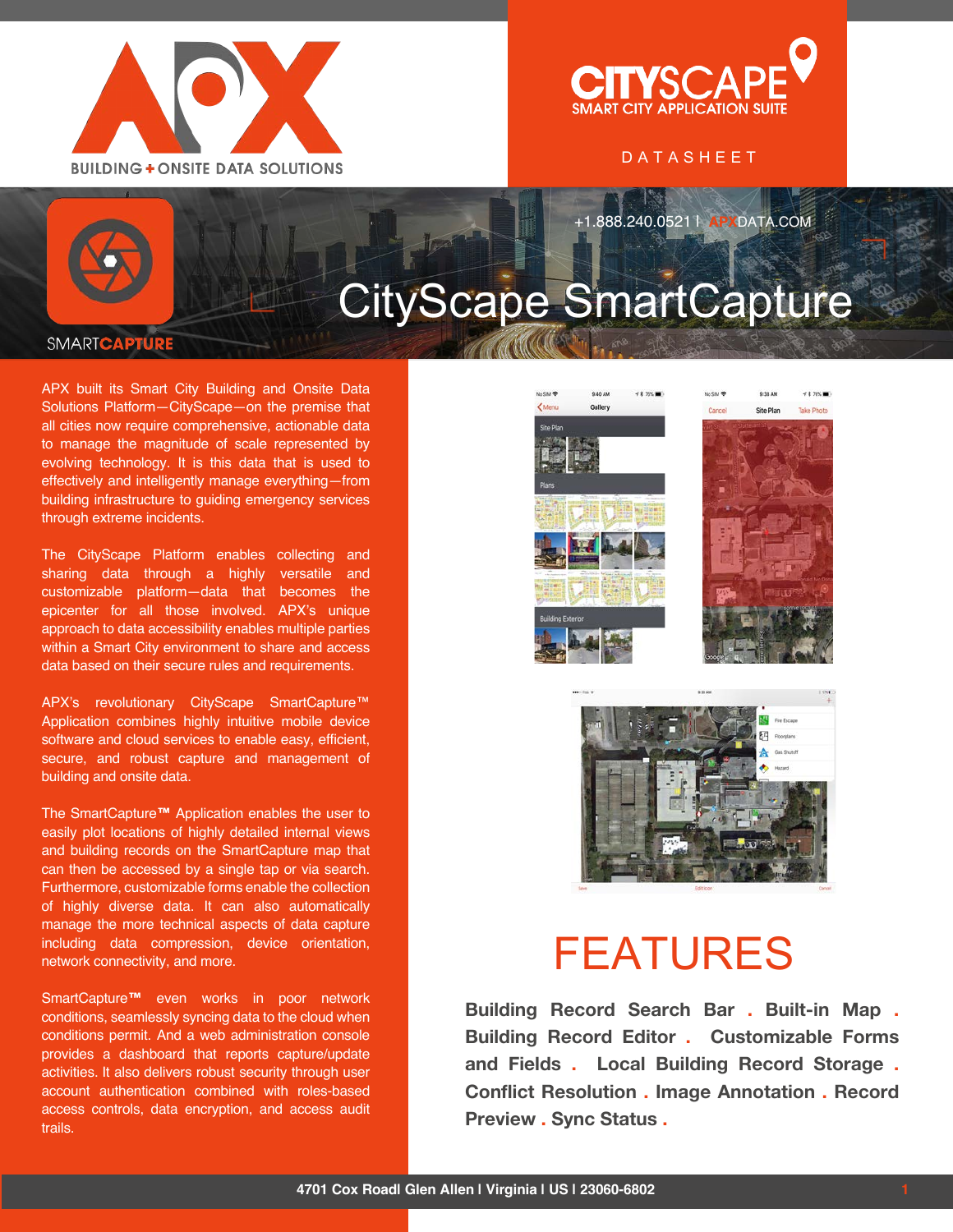# **BUILDING + ONSITE DATA SOLUTIONS**

Capturing Images: Images-satellite views, photos from the device library or captured using the device camera—can be captured in a building record. Captured images can also be reused in other SmartCapture fields. All form fields can be customized to allow the addition of photos. Photos can be added/viewed from within record sections and/or the photo section of a record.

 $D$   $A$   $T$   $A$   $S$   $H$   $E$   $E$   $T$ +1.888.240.0521 | **APX**DATA.COM

**CITYSCAPE** 

- All captured images are auto-compressed, for example 5MB JPEG might be compressed to 300KB.
- All captured images have orientation that is normalizedportrait or landscape orientations are standardized to ensure uniform presentation.
- The Other Photo section contains all images added to the record.
- Images are given descriptions and are classified by image type.
- If a field can have both a site plan and a photo, the user will be prompted to select what type of image they want to capture.
- Capturing Photos Photos can be captured using the device camera or using the camera library. If the camera is selected, the user will be asked to confirm the image once it is captured. Users are prompted to provide a name for all selected images.
- Capturing Satellite Images Satellite images can be captured for use as a site plan. When the Satellite option is selected, the user will be presented with a satellite view of the selected location. Users can swipe to pan the map to the desired position. When the image is captured, a scan animation will be presented and then the user will be prompted to name the captured satellite view. All satellite views show north by default.
- Image Re-ordering Images can be re-ordered within the SmartCapture field in which they are added. The "Image Re-order" button can be tapped, opening a window from which images can be dragged to change position.
- Users are prompted to save or discard information if they do not tap the Save button.
- " **Building Record Search Bar:** Users can search for existing building records using civic addressing, or create a new record at a chosen address by selecting the pinpoint that appears on the SmartCapture Map for the selected address.
- **Built-in Map:** This is the default screen of SmartCapture and uses Google Maps as a base. From the SmartCapture Map, you can view and select created building records. Existing records are displayed as Red Pins. The user's current location is displayed as a Green Pin. A searched or tapped location is displayed as a Purple Pin.
	- Current Location: The current location button can be tapped at any point to pan the map to the user's current location.
	- Tap-to-Create: A location for a new record can be selected by long-pressing on a desired location on the map. A popup will display the selected civic address for this selected location.
	- Re-positioning Buildings: Searched locations (Purple Pin) and existing records (Red Pin) can be re-positioned within the application map.
		- Re-positioning a Searched Location (Purple Pin): To re-position a searched location, long-press on the pin, and then drag the pin to the desired location. Release the pin to set it at this new location.
		- Repositioning an Existing Record (Red Pin): To reposition an existing location, open the record and then tap the GPS Coordinates to open the map. Long-press on the pin, and then drag the pin to the desired location, releasing it on the desired position.
- " **Building Record Editor:** Input the information for a new building, update an existing building's information, or delete outdated information.
	- Building Records: By default, are broken down into NFPA-1620 compliant sections.
	- Capturing Text information: Text-based information can be input using the device keyboard, using customizable dropdown choice-lists, or using multi-item tables. Depending on the field, the keyboard type can be specified as either alphabetic or numeric. Multi-item tables contain one or more subfields, and let a user input more than one type of the same object or information such as hydrants.